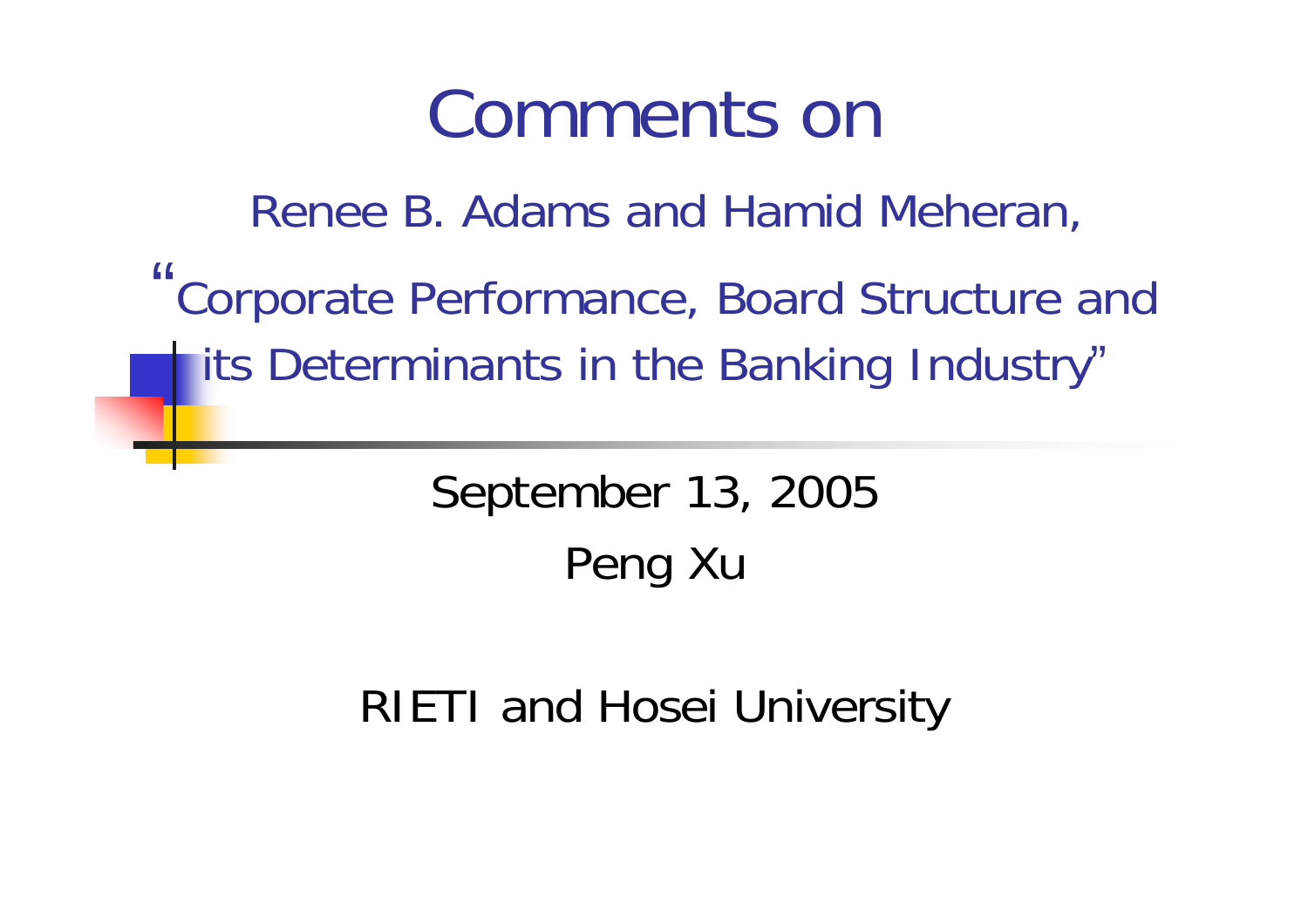# **Summary**

- $\mathbb{R}^3$ **Empirical study on relation between board** composition and firms performance in banking industry
- $\mathbb{R}^3$ **Findings: banking firms with larger boards** doe not under perform their peers in terms of market to book ratio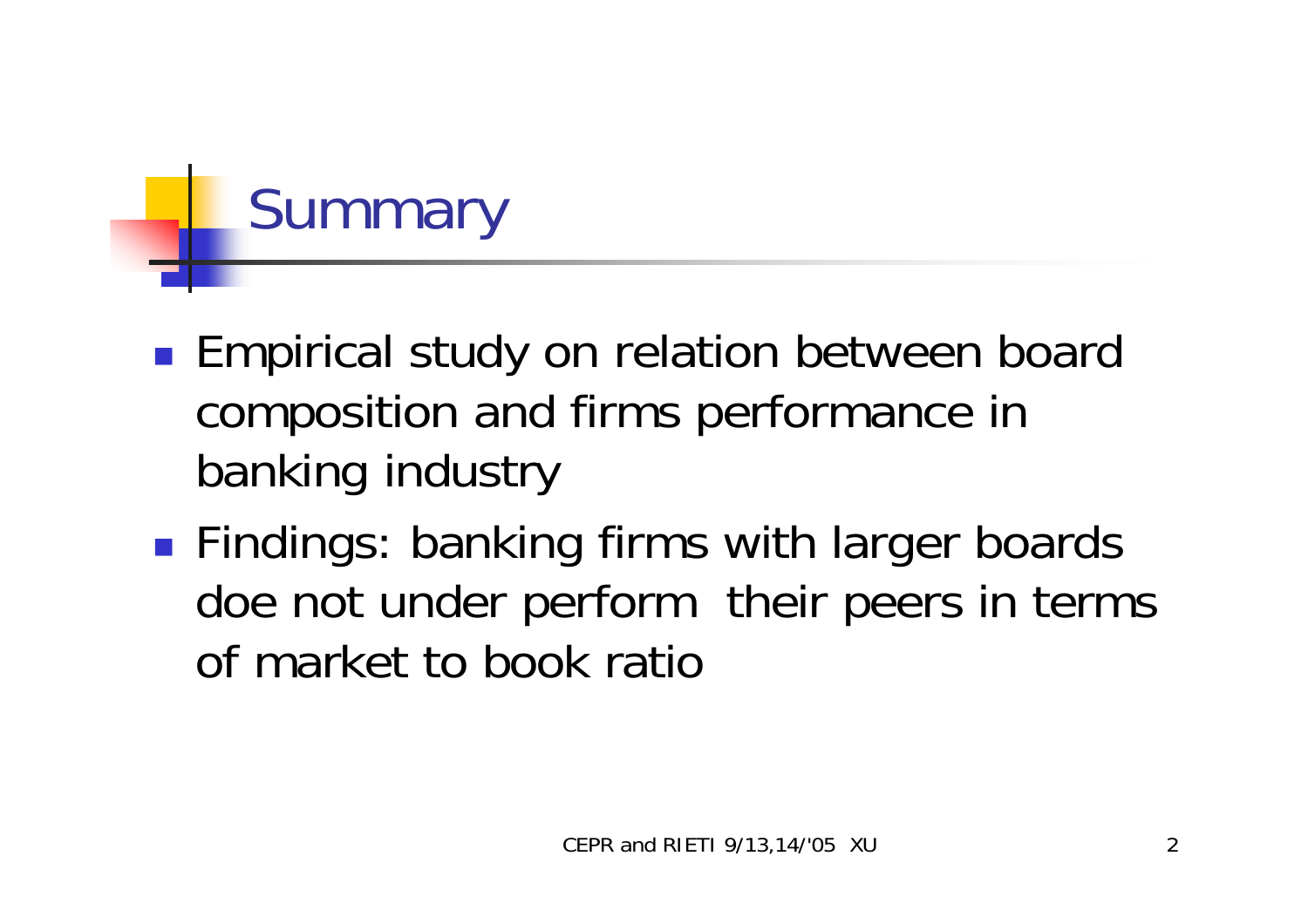## Surprising!

**E** "Across these studies, a number of regularities have emerged-notably, the fact that board composition does not seem to predict corporate performance, while board size has a negative relationship to performance." (Hermalin and Weisbach, Economic Policy Review, 2003 )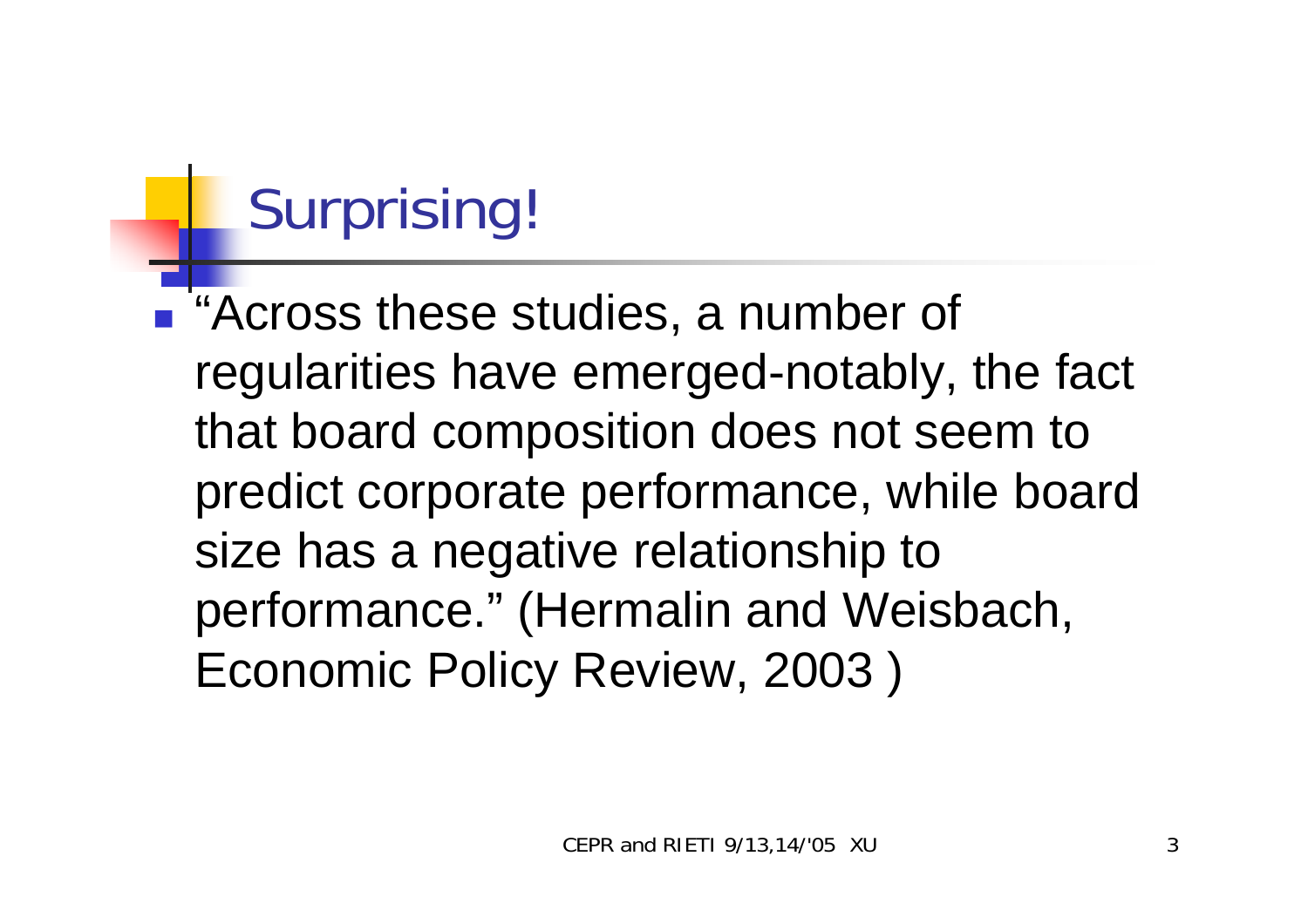### The endogeneity of board size

- $\mathbb{R}^3$ ■ Carefully investigate the determinants of board structure
- $\mathbb{R}^3$ ■ M&A activity: it may leads to more persistent increases in board size
- $\mathbb{R}^3$ ■ Organizational structure of bank holding company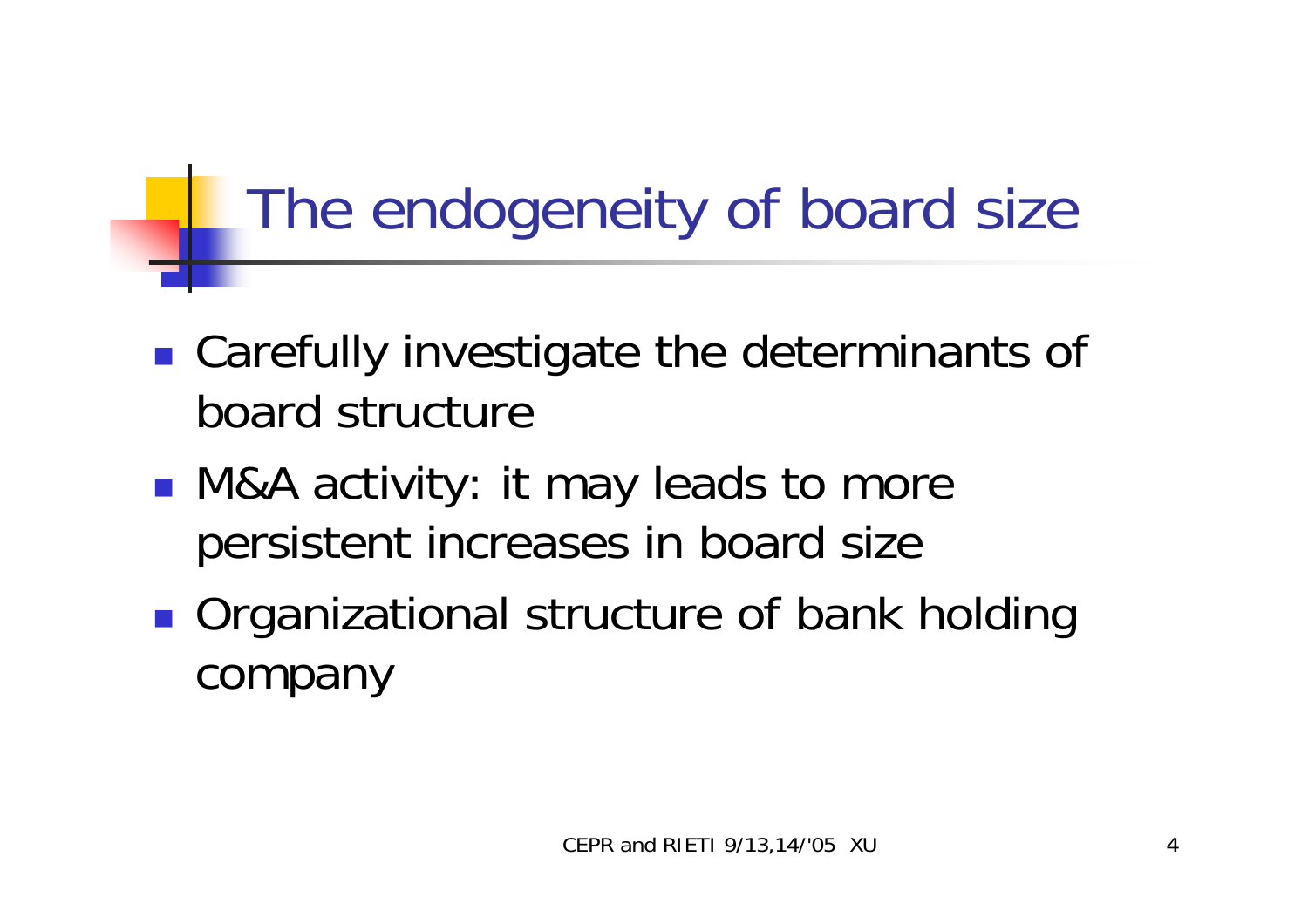#### Robustness

 $\mathbb{R}^3$ **E** Even taking these potential endogeneity into account, performance is not negatively related to board size!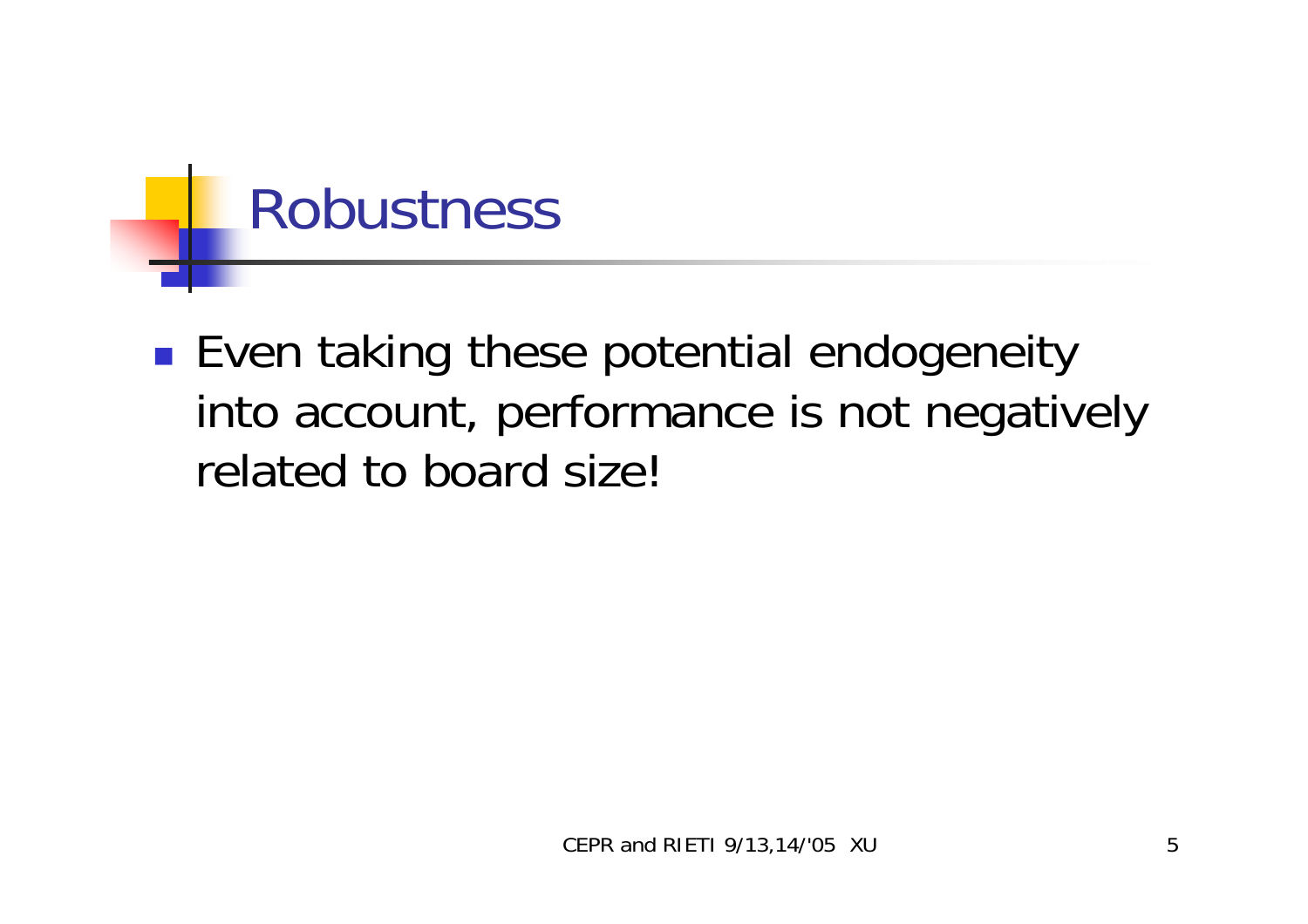

- **No "one fits all" corporate governance** structure form!
- **At least, constraints on board size in the** banking industry may be counter-productive.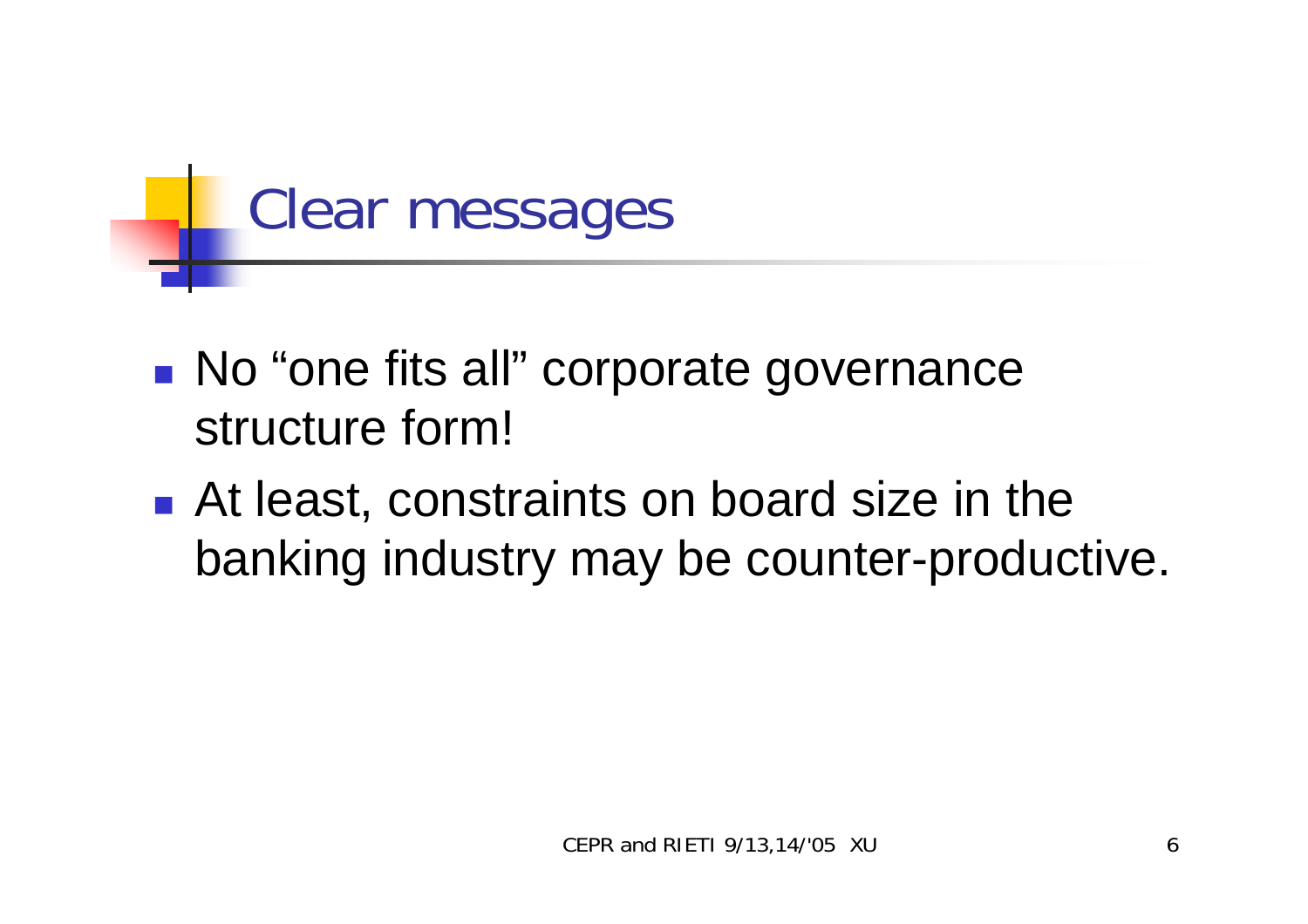#### Demsetz and Lehn (1985)

- **If diffuse ownership structure is not efficient,** and we would observe no diffuse ownership structure in a "rational world"! (Demsetz and Lehn, JPE, 1985)
- **For non-financial firms, the smaller is the** board size, the better the performance is. We should observe that board size should converge to three or 5.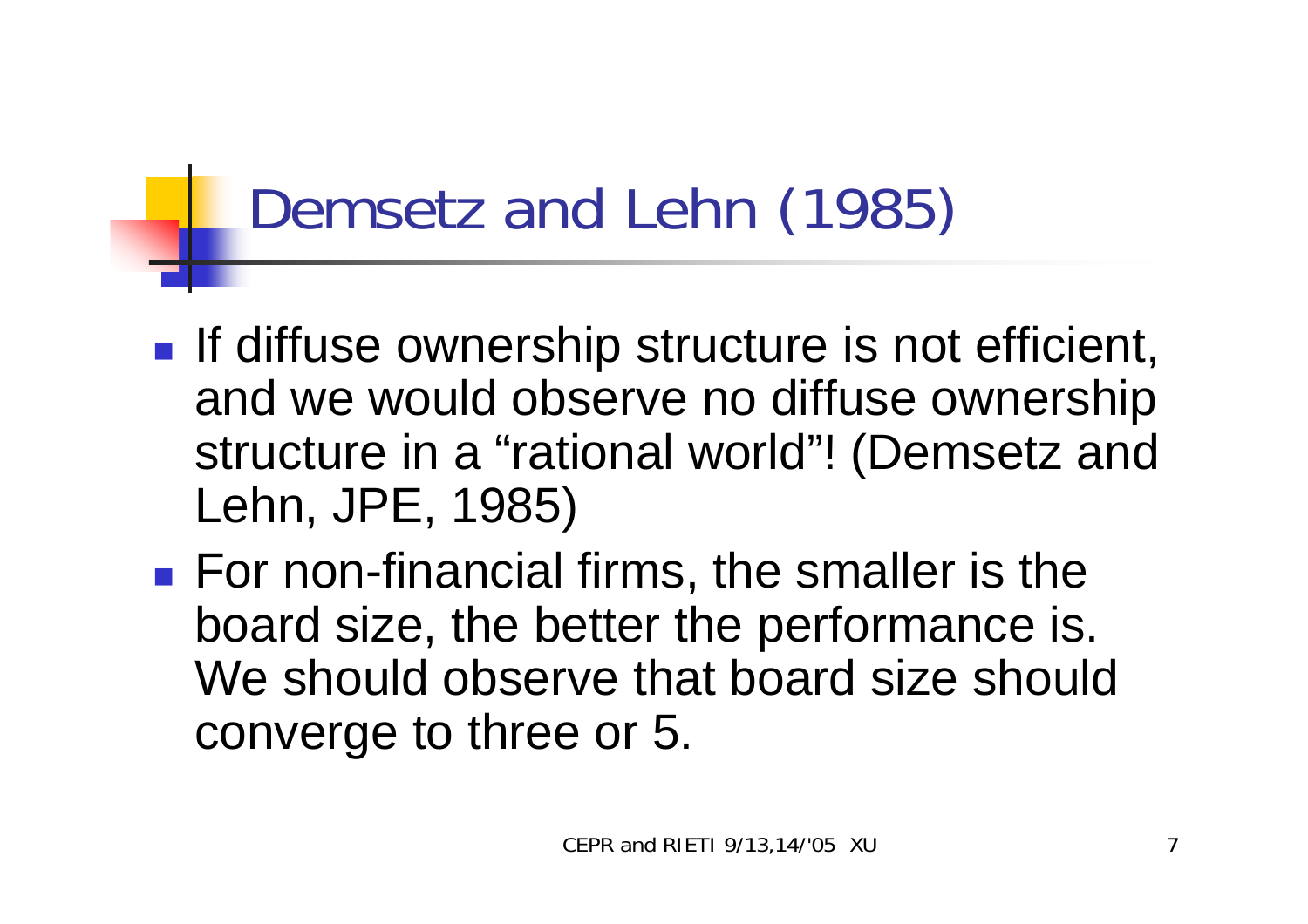Comments: endogeneity and econometric methodologies

- Darius Palia (2001), The endogeneity of Managerial Compensation in Firm Valuation: A Solution, *The Review of Financial Studies* 14, 735-64
- Board size and performance: better performing banks can afford to retain target directors longer around M&A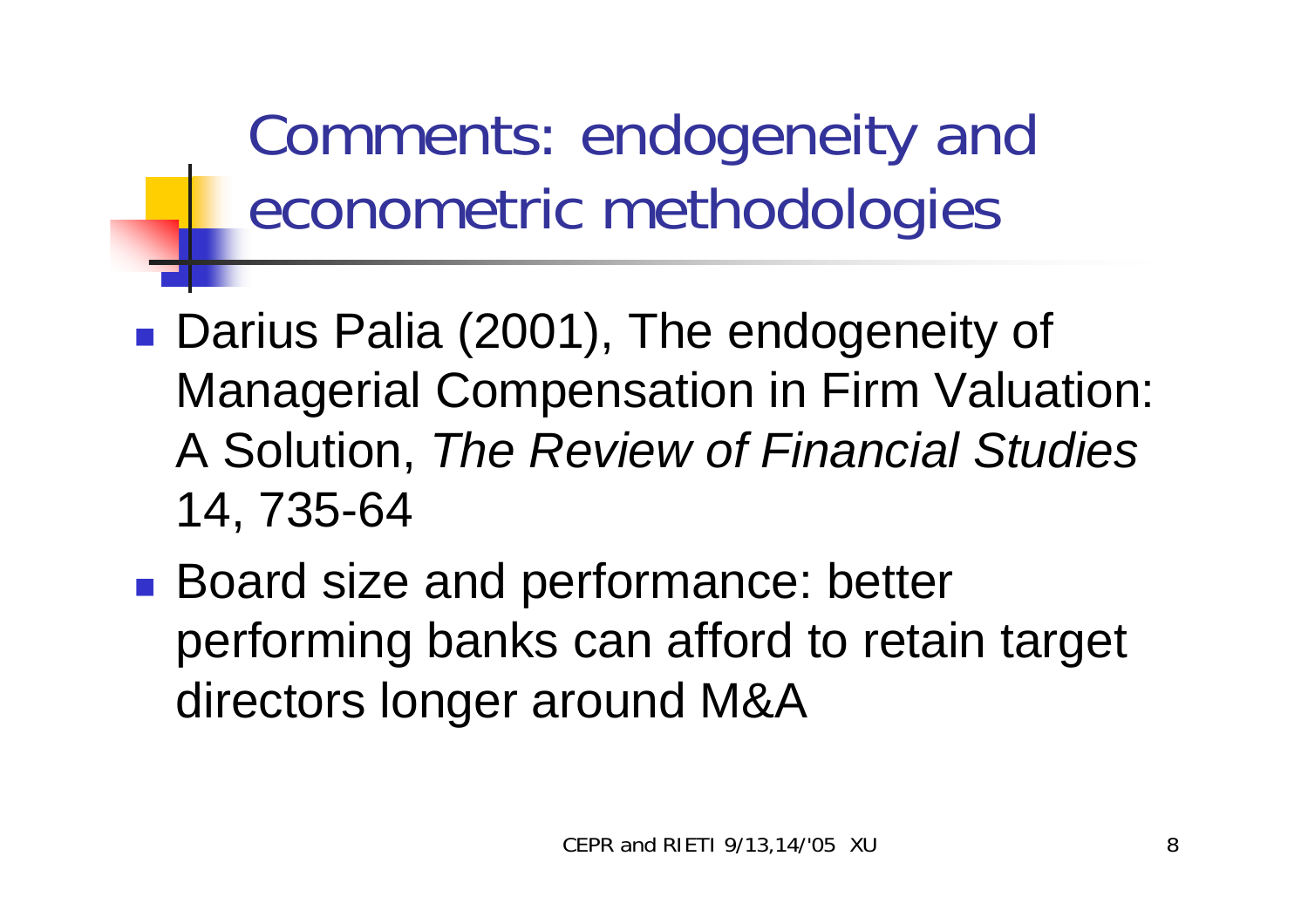Comments: endogeneity and econometric methodologies

- **IF In particular, when the performance is** extremely poor, for instance, in cases of accounting loss, there would be strong pressure to make the board slim.
- Simultaneous equations for corporate governance structure and performance, instrumental variables, two-stage least squares, three-stage squares